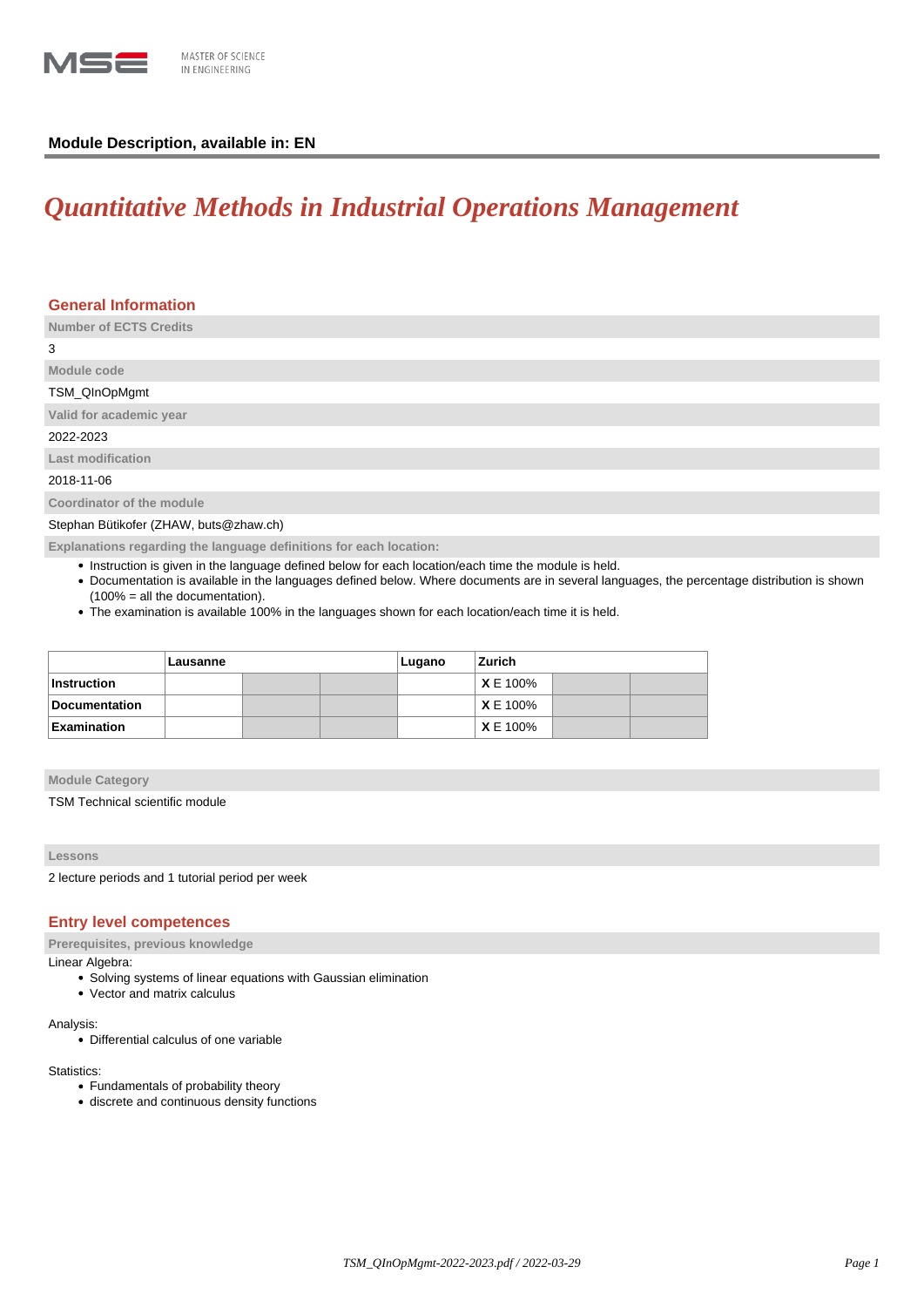## **Brief course description of module objectives and content**

Operations management is concerned with the design, operation and optimization of the value-adding areas of a company. At the strategic level it includes in particular the design of infrastructure and resources, the dimensioning of capacity and the definition of business processes. At an operational level, it includes ongoing planning and control of operational activities. The aim is to achieve high business performance through clever organization and efficient use of resources.

In a first part an overview of the classical themes of Operations Management is given. In a second part selected methods of quantitative Operations Management (see Operations Research) are applied to tasks of important areas (see. contents below) of Operations Management. These tasks will be analyzed and optimized with the help of mathematical models.

## **Aims, content, methods**

**Learning objectives and acquired competencies**

- The students have an overview of the various areas of Operations Management.
- The students can classify operational issues in the tasks of the Operations Management (i.e. design or operations).
- The students know selected quantitative methods and models of Operations Management.
- The students can make use of the learned methods and are aware of the assumptions and restrictions of these.
- The students can formulate practical questions from Operations Management as mathematical models.

#### **Contents of module with emphasis on teaching content**

#### Part 1 (2 weeks):

- Overview of the areas of Operations Management (design and operations)
- Focus on operations
	- Overview production planning and control
	- Aggregate planning: Sales & operations planning and master production scheduling

Part 2: From the areas below selected methods of quantitative Operations Management are taught.

- Capacity planning and lead times (1 week)
- MRP concepts, mathematical foundation of MRP planning calculations (2 weeks)
- Lotsizing and inventory control (3-4 weeks)
- Scheduling (5-6 Wochen)

**Teaching and learning methods**

Lecture with exercises

**Literature**

Will be announced at the beginning of the semester

## **Assessment**

**Certification requirements**

Module does not use certification requirements

**Basic principle for exams**

**As a rule, all the standard final exams for modules and also all resit exams are to be in written form**

**Standard final exam for a module and written resit exam Kind of exam**

written

**Duration of exam**

120 minutes

**Permissible aids**

Aids permitted as specified below:

**Permissible electronic aids**

A hand calculator is permitted. No laptop!

**Other permissible aids**

All the material of the course is permitted. Open book exam.